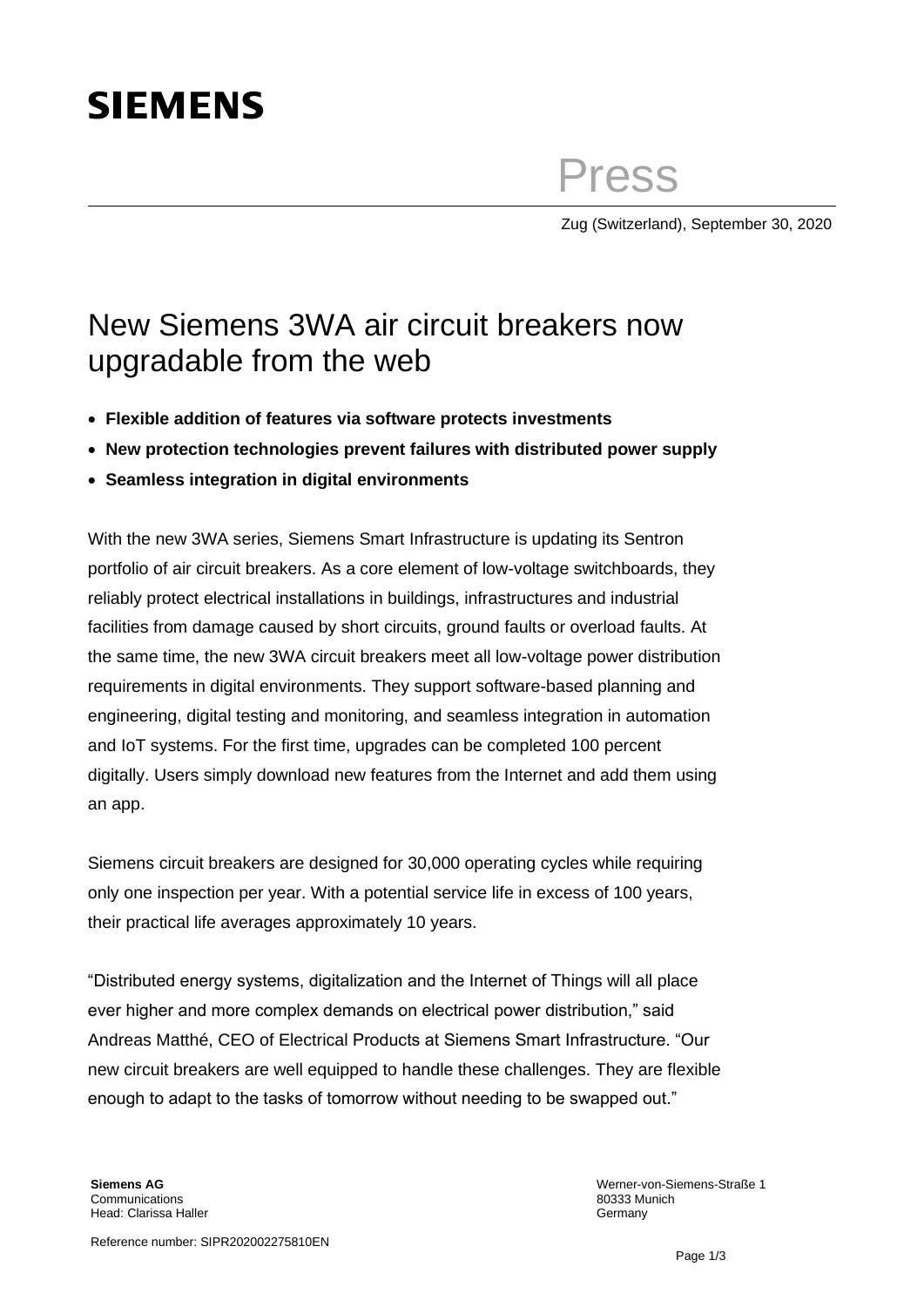**Siemens AG** Press Release

When technological requirements change, it is easy to add new features to the electronic trip unit (ETU600) installed in the 3WA air circuit breakers using the Sentron "powerconfig" commissioning software and a USB or communication port. The features are available online and are continually expanded by Siemens. Users benefit from high investment protection.

#### **High reliability in distributed energy systems**

Today, a third of all energy generated worldwide comes from renewable sources. By its nature, wind and solar energy can cause the grid voltage to fluctuate, which in turn can lead to costly failures in industrial and building operations. According to the European Power Quality Survey Report, 30 to 40 percent of all unplanned equipment downtimes can be traced back to inadequate supply quality. The new 3WA circuit breakers can handle voltage fluctuations of up to 10 percent, reliably preventing false tripping and failures.

As active grid participants, infrastructure and industrial systems produce, store and use their own energy or feed it into the grid. This requires technology capable of handling bidirectional power flows. The 3WA air circuit breakers are now able to automatically adapt their protection algorithms to the actual direction of flow, thus maximizing the protection they offer for smart grid prosumers.

### **End-to-end digital lifecycle**

For easy and error-free engineering, CAx data can be used to create digital twins of the 3WA air circuit breakers. The intuitive "powerconfig" software is used for parameterization. Just like the associated app, the "powerconfig" software allows for remote monitoring of the current contact states and sensors of all switches and hence early fault detection. Integrated communication and measuring functions capture energy data and transfer it to automation and cloud-based energy management platforms as well as medium-voltage systems. Switched Ethernet functionality makes it possible to use multiple communication protocols such as Profinet and Modbus TCP at the same time, allowing users to benefit from fast and powerful data transfers.

The 3WA air circuit breakers are available in three sizes with nominal currents from 630 to 6,300 A for AC applications and in one size with nominal currents of 1,000, 2,000 and 4,000 A for DC applications.